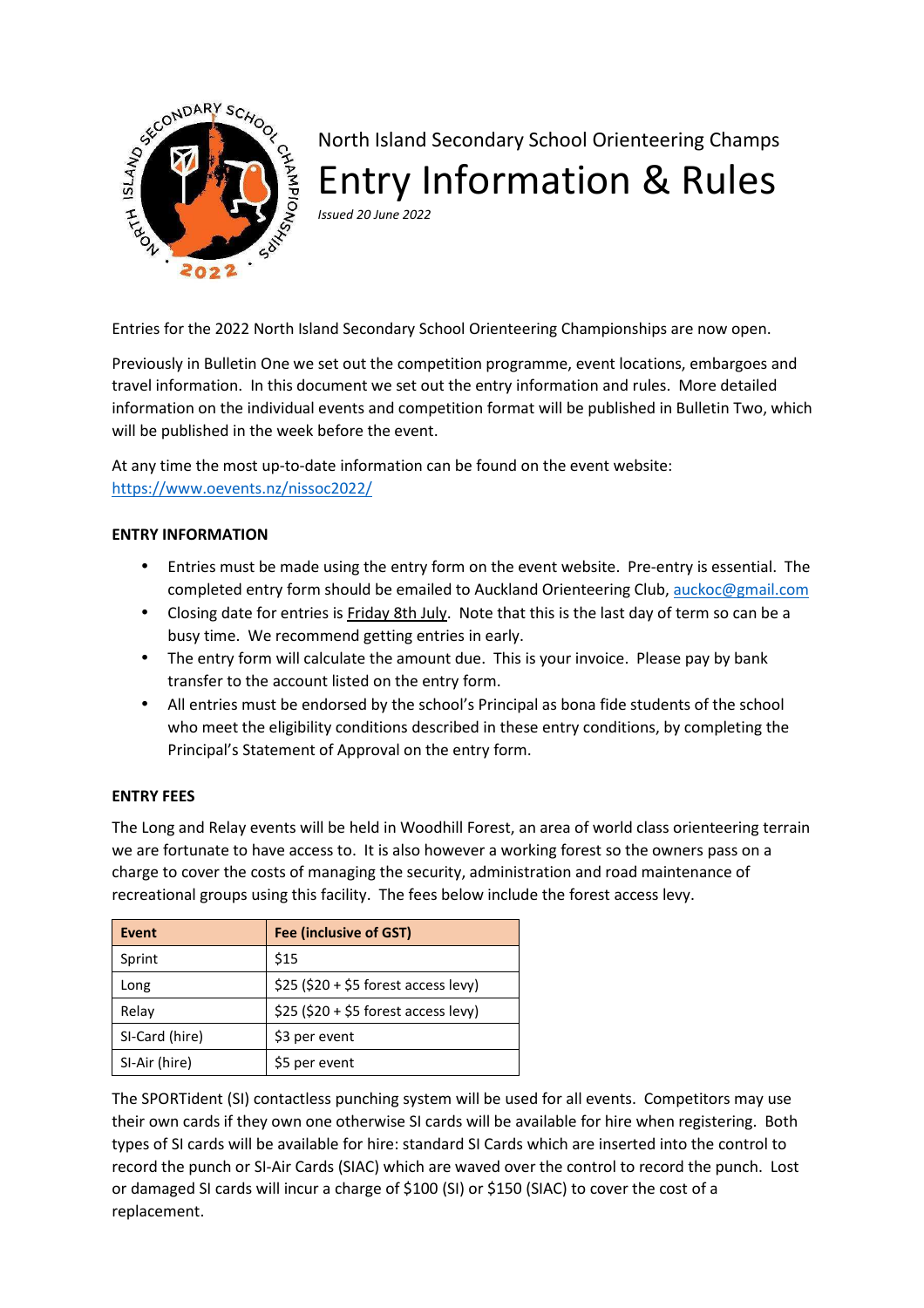## **ELIGIBILITY**

To be eligible to compete officially in the NISSOC a student must:

- 1. Be enrolled as a bona fide (Year 9 or above) student in New Zealand at the school of representation and studying at least 80% of a programme that is part of the timetable provided by the school for at least four weeks immediately prior to the event.
- 2. Have a satisfactory attendance record at the school. The final decision will be at the Principal's discretion.
- 3. Be under 19 years of age at the first of January in the year of the competition.
- 4. Year 7 & 8 students must meet equivalent criteria as bona fide students in Year 7 or 8. Younger children are not eligible to enter any of the events.
- 5. Under School Sport NZ guidelines, home-schooled students that provide current evidence of MoE approval for home schooling may participate in an NZSSSC sanctioned event. Homeschooled students however are not eligible for medal placings, although their placing in events will be recognised. The parent or guardian of the home-schooled student must sign the registration document accepting full responsibility for their student including following the event health and safety plans.

Where an ineligible or non-competitive student is participating (e.g. a student visiting from overseas), their performance may be recognised by organisers in prize-giving, but they are not eligible for an official placing. The same approach may be applied to non-competitive relay teams.

## **INDIVIDUAL CLASSES**

Competitors are divided into classes based on their gender and current year level at school. Classes for the Long event are further divided by orienteering experience/skill into Championship, Standard and (depending on grade) Novice grades.

| <b>Boys</b>       | Girls              | <b>Age Range</b>                                         |
|-------------------|--------------------|----------------------------------------------------------|
| Year 7/8 Boys     | Year 7/8 Girls     | Year 7-8 (& must be under 13 years of age at 1 Jan 22)   |
| Junior Boys       | Junior Girls       | Year 9 (& must be under 14 years of age at 1 Jan 22)     |
| Intermediate Boys | Intermediate Girls | Year 10-11 (& must be under 16 years of age at 1 Jan 22) |
| Senior Boys       | Senior Girls       | Year 12-13 (& must be under 19 years of age at 1 Jan 22) |

#### Sprint Distance and Relay Classes

#### Long Distance Classes

| <b>Boys</b> | <b>Girls</b> | Level        | <b>Age Range</b>                                  | <b>Difficulty</b> |
|-------------|--------------|--------------|---------------------------------------------------|-------------------|
| 7/8 Boys    | 7/8 Girls    | Championship | Year 7-8 (& must be under 13 years at 1 Jan 22)   | Yellow            |
| 7/8 Boys    | 7/8 Girls    | Standard     | Year 7-8 (& must be under 13 years at 1 Jan 22)   | White             |
| Jun Boys    | Jun Girls    | Championship | Year 9 (& must be under 14 years at 1 Jan 22)     | Yellow            |
| Jun Boys    | Jun Girls    | Standard     | Year 9 (& must be under 14 years at 1 Jan 22)     | White             |
| Int Boys    | Int Girls    | Championship | Year 10-11 (& must be under 16 years at 1 Jan 22) | Orange            |
| Int Boys    | Int Girls    | Standard     | Year 10-11 (& must be under 16 years at 1 Jan 22) | Yellow            |
| Sen Boys    | Sen Girls    | Championship | Year 12-13 (& must be under 19 years at 1 Jan 22) | Red               |
| Sen Boys    | Sen Girls    | Standard     | Year 12-13 (& must be under 19 years at 1 Jan 22) | Orange            |
| Sen Boys    | Sen Girls    | Novice       | Year 12-13 (& must be under 19 years at 1 Jan 22) | Yellow            |

Note: The practice of competitors "running up" an age grade is not endorsed by Orienteering NZ, however it is recognised that in some cases this may be the best approach for a small number of top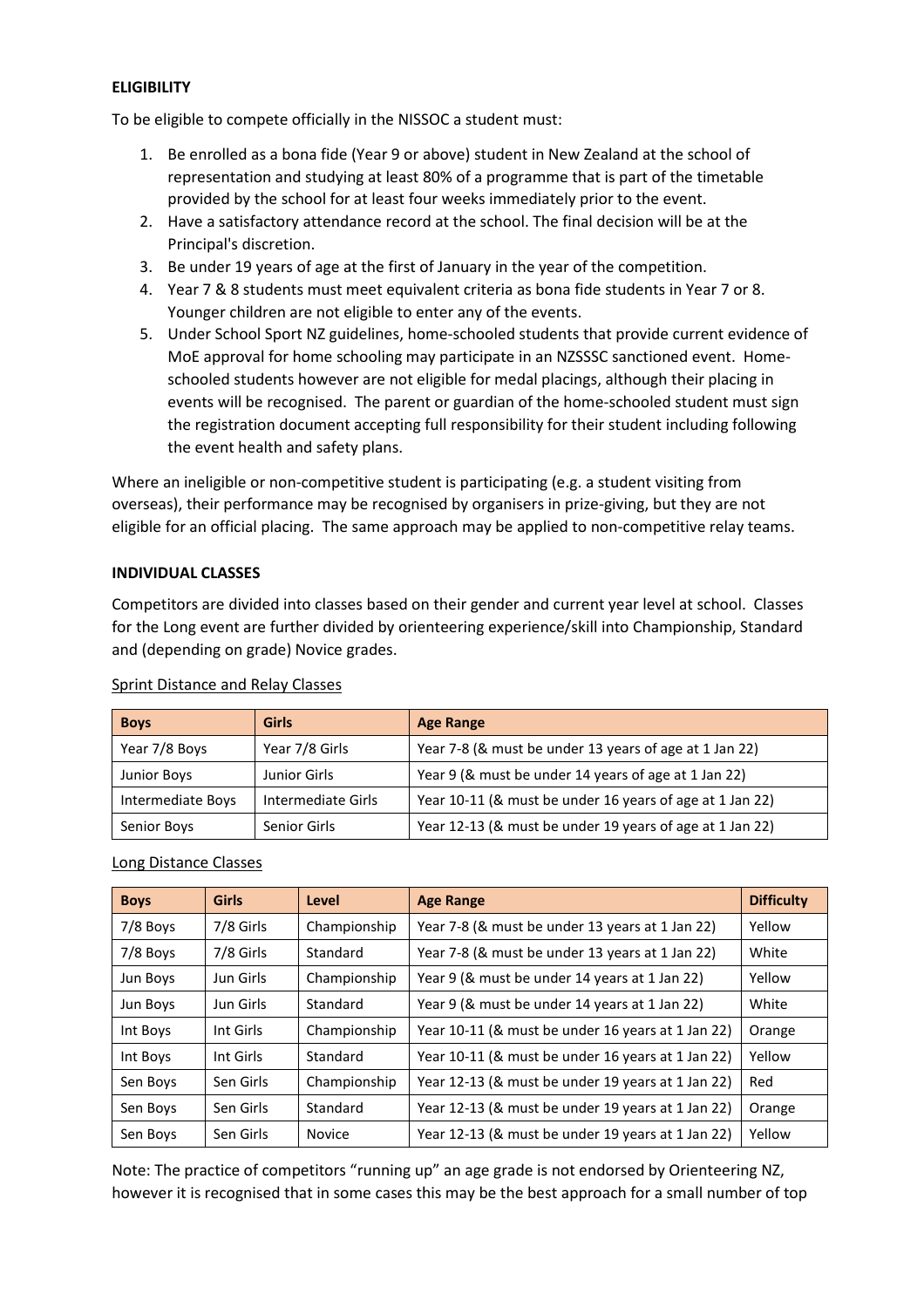competitors with significant past experience. It is recommended that only those who have a chance of obtaining a podium place in the grade above consider running up.

If someone is over the maximum age for their grade, they must run up a grade regardless of what year they are in at school.

It is the responsibility of Team Managers to ensure every individual athlete is entered in the correct class and the right grade appropriate to their level of experience: Novice (if available), Standard or Championship grade. The attached Appendix describes the technical level of difficulty for the colour grades in each class.

Although this event is not just for athletes at Championship level, it is not an event for first-timers. All participants are expected to have orienteered before, have the skills and knowledge to read a map, understand the legend, and know how to orientate a map.

# **COVID-19, CANCELLATION AND REFUNDS**

AOC is working closely with Orienteering NZ and School Sport New Zealand to be able to host the event in a safe manner that will meet all Covid-19 safety guidelines.

In planning the event we are preparing to run it under the current Orange Alert Level framework. Should there be a change in the Covid-19 framework which negatively impacts on the event, we will communicate these changes to Team Managers. In the event the organisers are forced to cancel the event due to Covid, competitors will receive a full refund of their entry fees.

## **CONTACT INFORMATION**

For more information or any questions, refer to the website or contact us below:

Website: https://www.oevents.nz/nissoc2022/

Contact: auckoc@gmail.com